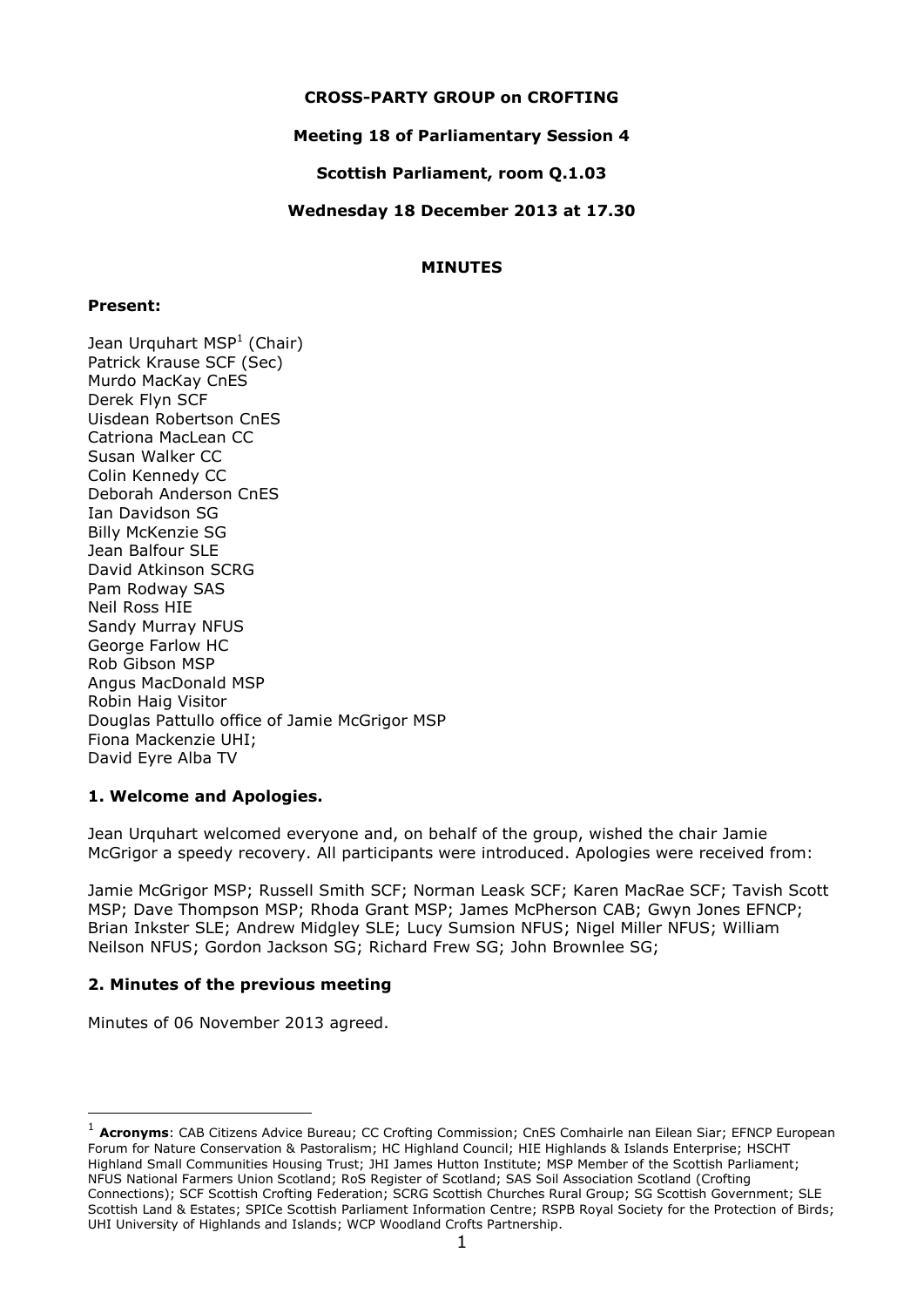# **3. Matters arising**

Item 3. Royal Bank of Scotland met with Patrick Krause regarding mortgages for croft houses and will come back with a response.

Item 4. The Chair of the group wrote to the minister for crofting regarding the £100k from SG for group registrations of crofts and the minister's reply has been circulated. Members of the group objected to the minister's statement "It is disappointing that crofters did not make full use of this additional funding". It was pointed out that it would have taken 5000 successfully registered crofts (over 27%) for the  $£100k$  to be fully used and yet there had been no help from Scottish Government to facilitate group registration. It takes a huge effort to get ten or more people together to register their crofts and no effort whatsoever had been made by SG to help.

SCFG pointed out that £90 is not the big cost compared to the actual mapping, resolving disputes and advertising the registration. Advertising alone will take 1.8 million pounds out of crofting. This needs to be reiterated. SCF view is still that there is no need to advertise – the crofting communities cannot afford to lose this money and the register was not set up to support the newspaper industry.

SLE suggested that if group registrations could have a group advertisement, and only one advertisement, it would help. They believe there is a need for at least one advertisement.

NFUS thought that there should still be encouragement for voluntary registration even though the triggers have come into effect and if the £100k were to be available it could help voluntary group registrations.

### *Action: a letter to be written in reply to the minister reiterating the group's concerns over lack of help for group registration and the intended purpose of the remaining money (nearly £100k still).*

Rob Gibson MSP reported that he is dealing with the Torridon croft house case and is facilitating an agreement between the landlord and the crofter.

SLE said that they are happy to help in the event that a landlord is unhelpful in the registration of a croft, but do require CC to send the contact. So far there has been no response to this. CC responded that it would not be appropriate to give out names.

### **4. Historic Environment and Crofting, opportunities in the SRDP**

Deborah Anderson, CnES, gave a presentation on historic environment and SRDP support. The presentation does not reflect official CNES policy with regard to SRDP priorities. Main points:

Upland, extensive agriculture preserves archaeology. Land needs to be managed for archaeology to benefit; crofting is ideal. This benefits the whole landscape of which archaeology is a part.

Figures on use of rural development programmes shows that England has benefited extensive farming enormously in the preservation of historic environment, but Scotland has done little.

Most Scottish archaeological sites cannot be managed under SRDP, or small bits can but not the wider area that the site needs protected. 95% of Scotland's historic environment is not protected.

Crofters and landowners can ask their local authority archaeological officer for a map of what archaeological sites are on their land.

Heritage is a great opportunity for land managers and land managers are a great opportunity for the preservation of our heritage.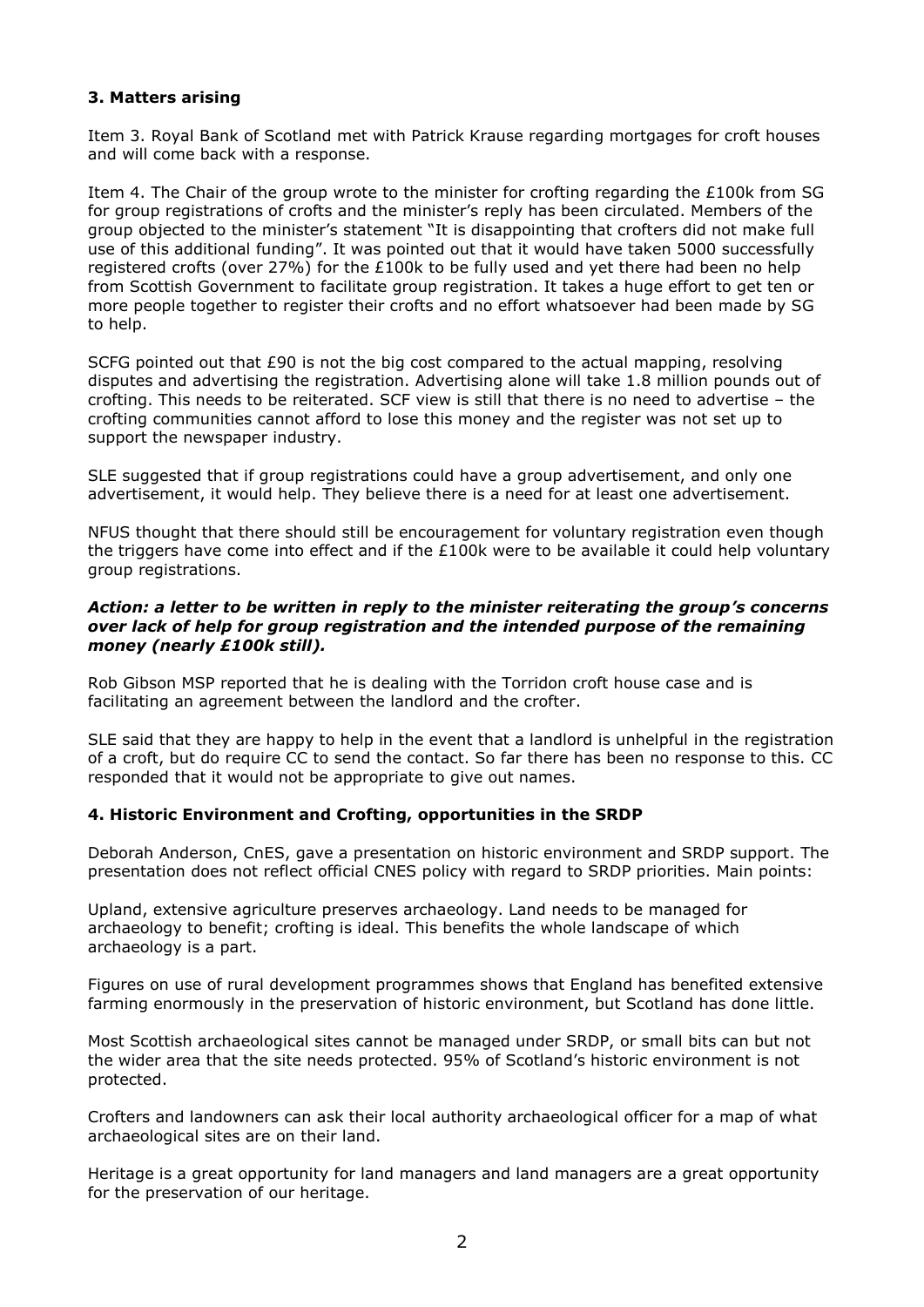#### *Discussion*

There is a lack of realistic engagement, crofters are stopped doing what would be good for archaeological sites. Advisory services are key.

SG pointed out that Scotland has the lowest RDP funding in Europe. Therefore if people want *more* of one thing they must also suggest what there should be *less* of, as the SRDP funding is limited.

Crofters don't know what archaeological sites they have and what could be available to them if there were an historic environment scheme. SRDP is targeting environment, agri-environment but not historic environment.

SG does not believe that historic environment is being left out of SRDP. There is a consultation on SRDP out at the present which needs to be responded to by 28 February 2014. SG made it clear that if anyone wanted alternative measures included in the SRDP then they would have to identify what current measures should be reduced or removed.

Historic Scotland managed buildings and other sites but it was difficult to get clear advice from historic Scotland. Buildings are now under local authorities, who will be easier to work with. SG will be talking to local authorities.

It was pointed out that Scotland isn't getting the convergence uplift from CAP as England is taking all the money. It is an extremely unfair system. As we have to support production as well SG have decided that only 9.5% may be transferred from pillar 1 to pillar 2.

### **5. CAP reform and SRDP process Update**

SRDP is being consulted on now. SG proposals include:

9.5% will be transferred from pillar 1 to pillar 2, that is from direct payments to SRDP.

LFASS will continue as it is for the time being but it will be reviewed (the EC says it has to be).

CCAGS will become The Crofting and Small Farm Support Scheme and will be open to all farms in Scotland between 3 and 50 ha (73% of farms in Scotland). The budget will be increased by £8 million to £20 million. If this is insufficient there will be the opportunity in 2016 to transfer more money from pillar 1 to pillar 2.

There will be £20 million for an advisory service. It is being brought into SRDP to make it more accessible and extensive. SG understands that there is a need for the right advice; it is not just quantity of advice but also the quality.

Agri-environment will be targeted.

There will be a common grazings measure.

There will be more for diversification and for leader, which will focus on community groups.

Direct payments measures are also out for consultation now and the deadline for responses is in March 2014. Suggestions include:

There will be a basic payment, payment for greening, payment for young farmers and voluntary coupled support for beef production.

There will be two regions based on land type, rough grazing (85%) being one and all other types (15%) being the other.

There will be a national reserve funded by top slicing.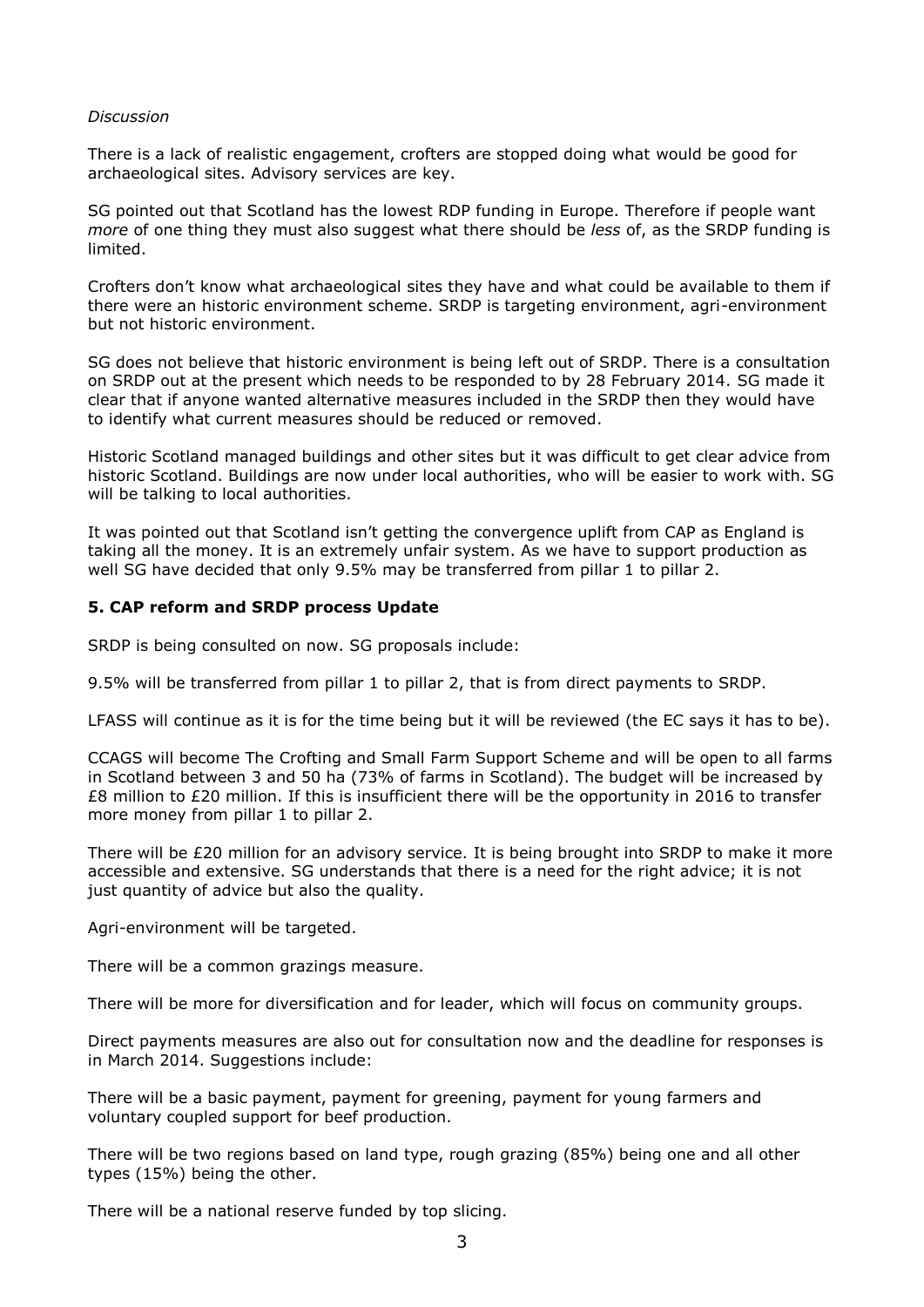There was the possibility of using a 5% top up for areas of natural constraint in pillar 1 but SG has decided not to use this.

The "Scottish clause" will get naked acres out.

All existing entitlements will go and new entitlements will be given on land claimed in 2015.

*Discussion:*

Q. What if a community group has a land-based project?

A. Farmers and crofters will access SRDP through agricultural measures, non-agricultural communities will access SRDP through Leader.

Q. Why has support to footpaths been taken out? Footpaths are key in managing people and landscape.

A. If Local Action Groups want them they can fund them through Leader.

Q. Will the increase in CCAGS budget be enough for the proposed increase in the number of possible applicants?

A. This is unknown and it may have to be reviewed in 2016.

# **6. LFASS and CCAGS**

Covered in previous items.

### **7. Implementation of the Crofting Reform 2010 Act**

Derek Flyn reported on "The Sump":

This item needs to be a standing item but would best be entitled "Progress regarding crofting law" and would include the sump and consolidation of Acts. Agreed.

The sump is open to suggestions regarding irregularities, mistakes and lack of clarity in the law. The law is not clear. There are some main areas that will need attention: punctuation; standardisation; clarification; changes which may require debate for example the Duty to Report, which may need to be amended or deleted. The recent consultation will advise.

Susan Walker reported on the Common Grazing Duty to Report consultation paper:

123 consultation responses have been received of which 32 were "spoiled" by the example forms themselves being filled in.

Grazings Committees are already coming to the Commission asking for action to be taken on absenteeism and neglect.

The Commission needs information on common grazings. The Duty to Report is a way of getting this information. The commission feel that SCF's press release was very unhelpful especially the use of the phrase "spying on neighbours".

### *Discussion:*

SCF responded to the Commission's complaint by reiterating that it has been publicly supportive of the *intention* behind the Duty to Report but having gathered views from its members it has to reflect their opinion, which has been negative to the consultation.

SLE Pointed out that crofters are being asked to 'spy' on their neighbours, which is not helpful. It is questioned whether the legislation makes this necessary.

NFUS are supportive of the DtR but feel that it should be clearer that form D is not mandatory.